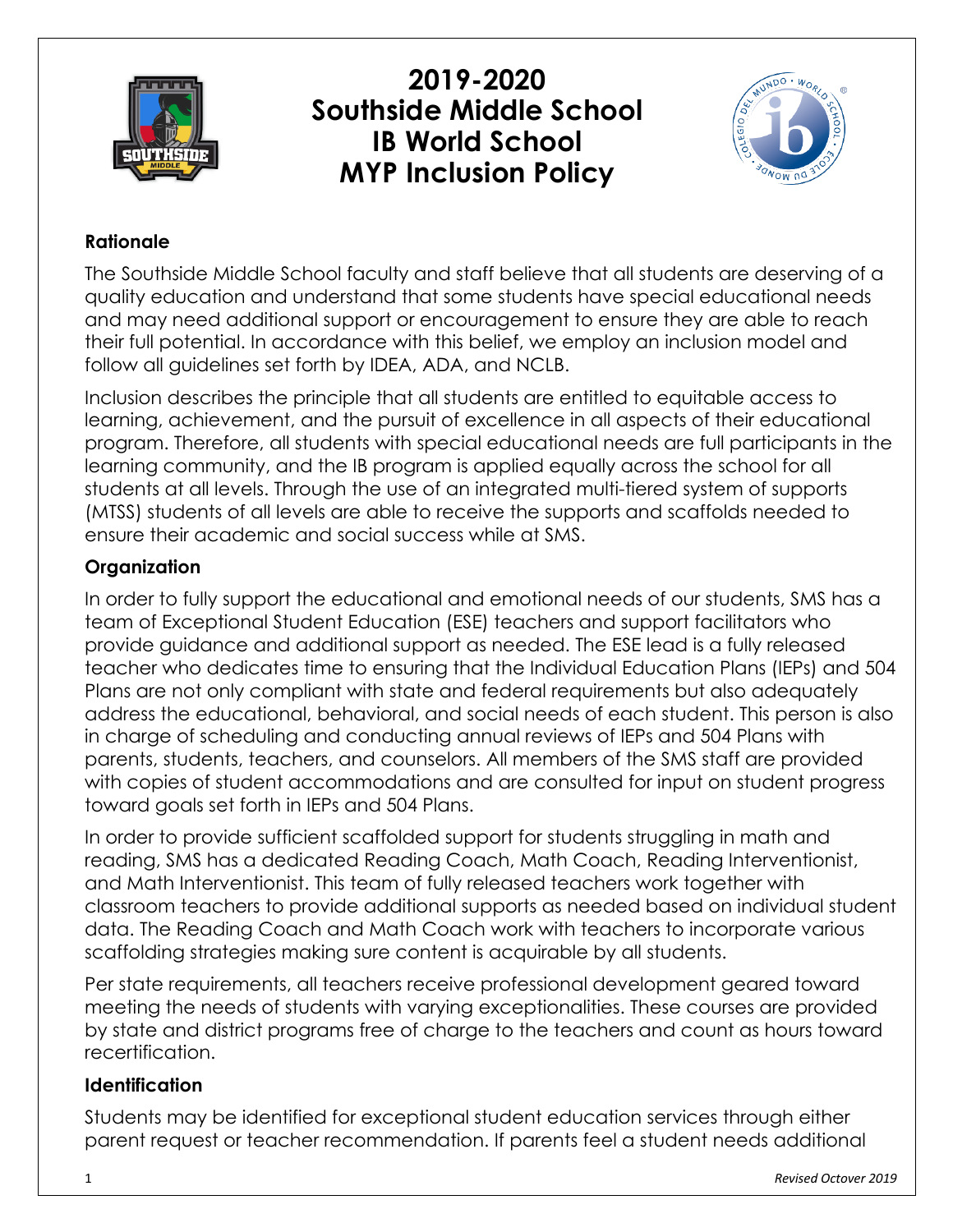supports through ESE services, they can request the student be evaluated through the monthly MRT (Multidisciplinary Resource Team) meetings. The team will begin the RTI (Response to Intervention) process and evaluation to see if the student qualifies for one of the ESE programs. This could include a speech screening by a speech and language pathologist or a cognitive evaluation by a school psychologist depending on the area of need. In addition, data regarding student performance and peer comparisons will be collected and analyzed, as part of the RTI process. Interventions will be put in place and monitored for effectiveness. After all evaluations have been completed, the MRT will meet again with the parent to decide if the student meets the criteria for the ESE program and begin the next steps.

If a teacher believes a student could benefit from additional supports, he/she may initiate the RTI process by collecting data, implementing specific interventions and tracking how the student. The teacher will then refer the student to the MRT, at which point, the MRT will meet with parents and discuss if they would like to consent to further, more in depth evaluations to see if the student qualifies for one of the ESE programs. If consent is given, the student will receive the appropriate evaluations. After all evaluations have been completed, the MRT will meet again with the parent to decide if the student meets the criteria for the ESE program and begin the next steps.

### **Placement**

The placement of students with exceptional education needs is determined by the IEP team including service providers, evaluation interpreter(s), the Local Education Agency, exceptional education teacher(s), general education teacher(s), parent(s), and student, when appropriate. The student will be integrated into the mainstream classroom to the extent determined appropriate by the team. However, this does not preclude the use of exceptional education placement when determined appropriate to meet the student's educational needs. Southside's population also includes students found eligible under Section 504 who may receive accommodations per their Individualized Accommodation Plan so they can appropriately access their education.

### **Planning & Instruction**

The school will ensure that an Individual Education Plan (IEP) is designed to meet the student's needs with parental input. The IEP identifies the student's individual needs, goals, and priorities for learning and is developed by the team. The student's IEP will be reviewed at least once a year, and the student will be reevaluated tri-annually. Students utilizing exceptional education services will be assessed against the same criteria as students no utilizing ESE services, according to the IB MYP guidelines. However, accommodations are provided for students requiring them as indicated in the IEP. Such accommodations may include extended time for assessments, use of scaffolding materials, and manner of assessment delivery, for example, hearing instructions for an assessment versus reading instructions. Some students must receive additional support within the school day per their IEP and are enrolled in Learning Strategies for 90 minutes every other day. Learning Strategies supports students daily in the development of the six approaches to learning skills categories. Typically, these students do not take a language acquisition course; however, guidance works with each family to determine the best schedule for the student.

Teachers incorporate a variety of instructional strategies, including gradual release of responsibility model and explicit instruction techniques, in order to make the curriculum